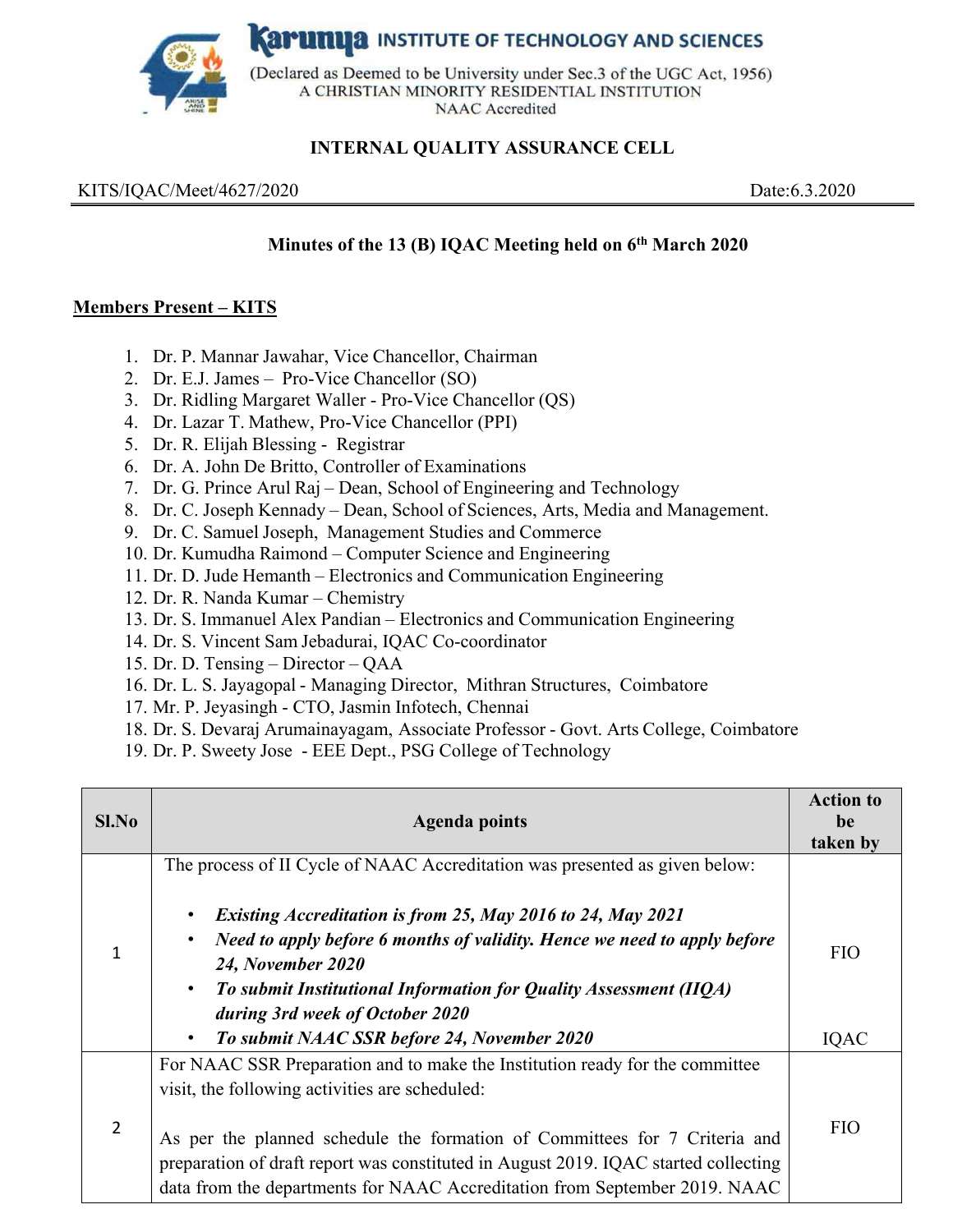|                | detailed presentations were made in the department from the month of October 2019<br>to explain the various metrics of evaluation.                          |                |
|----------------|-------------------------------------------------------------------------------------------------------------------------------------------------------------|----------------|
|                |                                                                                                                                                             | <b>IQAC</b>    |
|                | It was decided to have reviews on the status of NAAC data from April 2020                                                                                   |                |
|                | onwards. It was decided to have Internal and External Mock visit from March 2020                                                                            |                |
|                | to improve the status of the report. It was decided to submit IIQA during the 2 <sup>nd</sup> week                                                          |                |
|                | of October 2020 and to submit the NAAC SSR before 4 <sup>th</sup> week of November 2020.                                                                    |                |
|                | It was informed that NBA - Accreditations for B.Tech (ECE), B.Tech (CSE)                                                                                    |                |
| $\overline{3}$ | &B.Tech (Biotechnology) programs have been obtained for the period from 2018-                                                                               | <b>FIO</b>     |
|                | 19 to 2021-22                                                                                                                                               |                |
|                | It was planned to proceed with the NBA Accreditation process for MBA and                                                                                    | MBA and        |
| $\overline{4}$ | M. Tech Biotechnology Programs immediately.                                                                                                                 | <b>Biotech</b> |
|                |                                                                                                                                                             | Depts          |
|                | For NIRF 2021, targets need to set for each department in the following:                                                                                    |                |
|                | Publications – 2 Scopus and 1 SCI indexed Journals per faculty                                                                                              |                |
| 5              | Funded Projects – at the rate of Rs. 31akh per faculty in a department                                                                                      | HoDs&          |
|                | Consultancy – at the rate of Rs. 1 lakh per faculty in a department                                                                                         | Deans          |
|                | Placement $-100\%$ of the students who opted for placements                                                                                                 |                |
|                | Patents – a minimum of 2 in each department                                                                                                                 |                |
| 6              | For NIRF, a detailed presentation was made on each parameter and compared with                                                                              | <b>FIO</b>     |
|                | other eminent institutions to decide on the strategies of development.                                                                                      |                |
|                | It was informed that KITS has also submitted data for ARIIA 2020 Ranking on                                                                                 |                |
| $\overline{7}$ | innovation. It was informed that the activities pertaining to the requirement need                                                                          | FIO and NA     |
|                | to be enhanced in the Institution                                                                                                                           |                |
|                | Mr. Jeyasingh, suggested that all eligible Engineering Programs to be accredited                                                                            |                |
| 8              | by NBA so that the graduates working in middle east countries will not have any                                                                             | IQAC and       |
|                | issues with the continuation of their Visa towards employment. Many of the<br>Engineering Associations of other Countries started recruiting graduates from | Depts          |
|                | nationally accredited programs.                                                                                                                             |                |
|                | Dr. L. S. Jayagopal commented on the targets set by the University for the faculty                                                                          |                |
| 9              | for NIRF requirement that a well-defined plan to obtain the best out of each faculty                                                                        | IQAC &         |
|                | by extending motivation and training support.                                                                                                               | <b>KCDC</b>    |
|                | S. Devaraj suggested that students need to participate in extension activities which                                                                        | Centre for     |
| 10             | is an essential part of NAAC Accreditation process.                                                                                                         | Extension      |
|                |                                                                                                                                                             | Activities     |

 $DQ$ 

**Director – QAA** 

Copy to: Vice Chancellor – for kind information Pro-Vice Chancellors Registrar Deans/HoDs File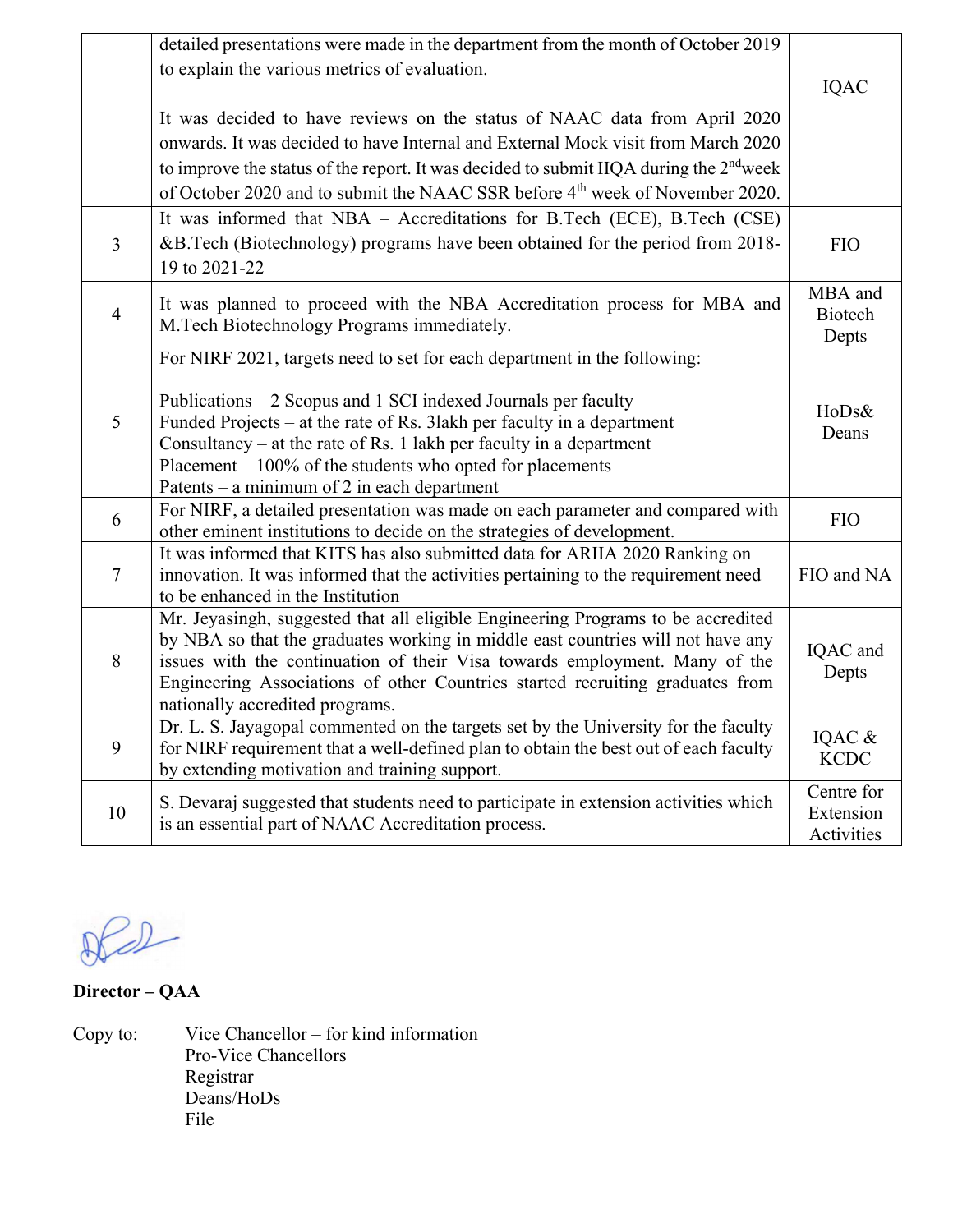# **Karunya Institute of Technology & Sciences**

*(Declared as Deemed to be university under Sec. 3 of the UGC Act, 1956)*

**KarunyaNagar, Coimbatore ‐ 641114**

#### **INTERNAL QUALITY ASSURANCE CELL**

## **Action Taken Report on the 13 (B) Minutes of IQAC Meeting held on 6th March 2020**

| S. No.         | <b>Item Discussed</b>                                                     | <b>Action taken</b>                 |
|----------------|---------------------------------------------------------------------------|-------------------------------------|
| $\mathbf{1}$   | Existing Accreditation is from 25, May 2016 to 24, May 2021. Need to      | Due to Covid -19,                   |
|                | apply before 6 months of validity. Hence we need to apply before 24,      | NAAC has extended                   |
|                | November 2020                                                             | the timelines of                    |
|                |                                                                           | submission.                         |
|                | To submit Institutional Information for Quality Assessment (IIQA)         | IIQA submission in                  |
|                | during 3rd week of October 2020                                           | progress. NAAC SSR is               |
|                |                                                                           | under preparation.                  |
|                | To submit NAAC SSR before 24, November2020                                | Department visit                    |
|                |                                                                           | to verify the                       |
|                |                                                                           | documents and<br>files are being in |
|                |                                                                           | progress.                           |
| $\overline{2}$ | It was decided to have reviews on the status of NAAC data from            | During the month of                 |
|                | April 2020 onwards. It was decided to have Internal and                   | May 2020 till July                  |
|                | External Mock visit from March 2020 to improve the status of              | 2020, collection and                |
|                | the report. It was decided to submit IIQA during the 2 <sup>nd</sup> week | verification of data is             |
|                | of October 2020 and to submit the NAAC SSR before 4 <sup>th</sup>         | being done.                         |
|                | week of November 2020.                                                    |                                     |
| $\overline{3}$ | It was planned to proceed with the NBA Accreditation process              |                                     |
|                | for MBA and M.Tech Biotechnology Programs immediately.                    | It is in progress                   |
| $\overline{4}$ | For NIRF 2021, targets need to set for each department in                 |                                     |
|                | the following:                                                            |                                     |
|                | Publications – 2 Scopus and 1 SCI indexed Journals per faculty            |                                     |
|                | Funded Projects $-$ at the rate of Rs. 3 lakhs per faculty                | In practice                         |
|                | Consultancy – at the rate of Rs.1 lakh per faculty in                     |                                     |
|                | Placement $-100\%$ of the students who opted for                          |                                     |
|                | placements                                                                |                                     |
|                | Patents – a minimum of 2 in each department                               |                                     |